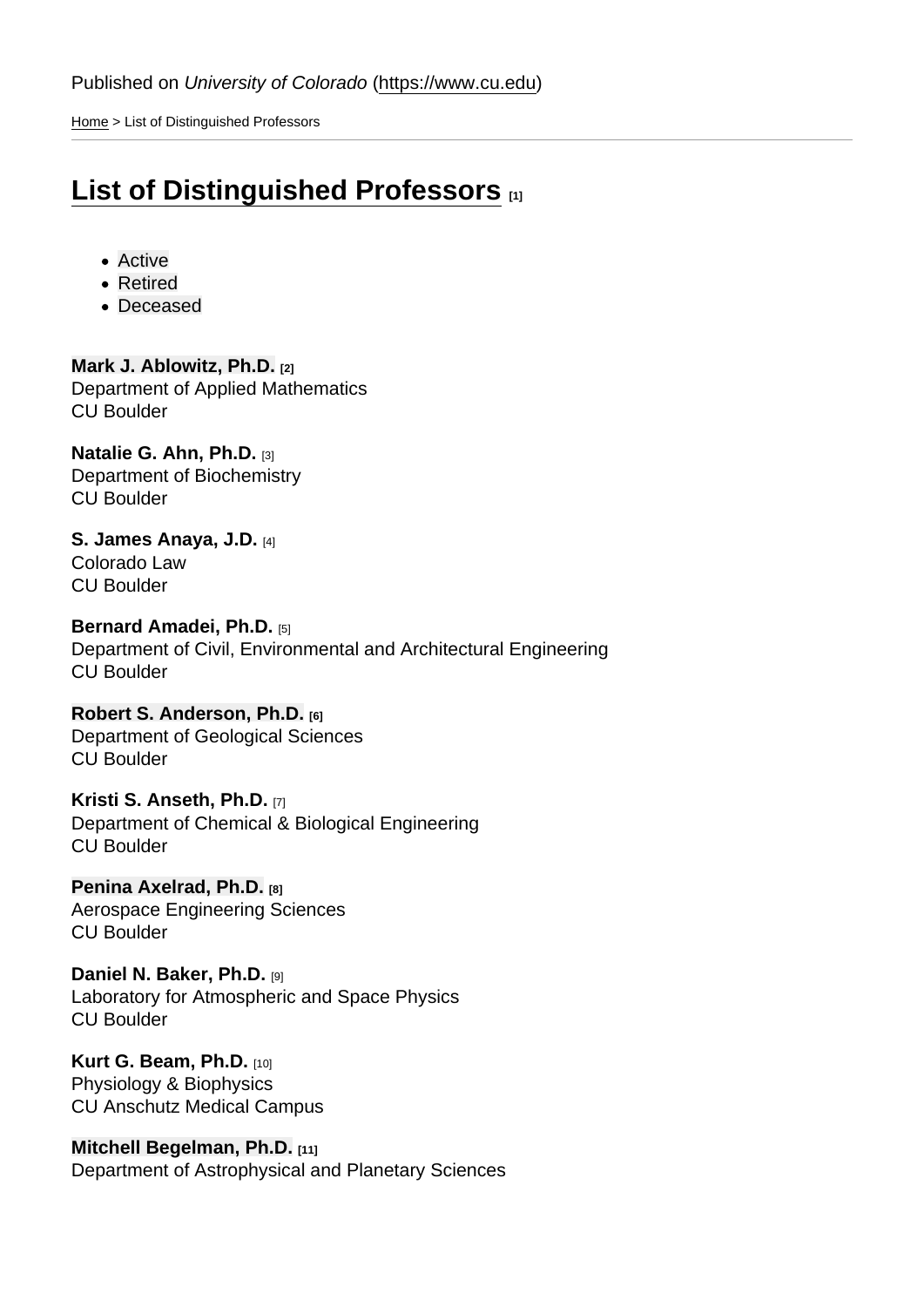CU Boulder

[Christopher Bowman, Ph.D.](https://www.colorado.edu/chbe/christopher-n-bowman) [12] Department of Chemical and Biological Engineering CU Boulder

[Terrance E. Boult, Ph.D.](https://eas.uccs.edu/cs/about/faculty/terrance-boult) [13] Department of Computer Science **UCCS** 

[Paul A. Bunn Jr., M.D.](https://www.cudoctors.com/Find_A_Doctor/Profile/993) [14] Division of Medical Oncology CU Denver | Anschutz Medical Campus

[John C. Cambier, Ph.D.](http://www.ucdenver.edu/academics/colleges/medicalschool/departments/ImmunologyMicrobiology/faculty/departmental/Pages/CAMBIER.aspx) [15] Integrated Department of Immunology CU Denver | Anschutz Medical Campus and National Jewish Health

[Robert Camley, Ph.D.](http://www.uccs.edu/biofrontiers/who-we-are/faculty-and-staff/robert-camley.html) [16] Department of Physics **UCCS** 

[Marvin Caruthers, Ph.D.](https://www.colorado.edu/chembio/marvin-h-caruthers) [17] Department of Chemistry/Biochemistry CU Boulder

[Wayne Cascio, Ph.D.](https://business.ucdenver.edu/about/our-people/wayne-cascio) [18] The Business School CU Denver

[Jeffrey N. Cox, Ph.D.](https://www.colorado.edu/english/jeffrey-cox) [19] Department of English and Humanities CU Boulder

[Thomas R. Cech, Ph.D.](https://www.colorado.edu/lab/cech/thomas-r-cech) [20] Department of Chemistry/Biochemistry CU Boulder

[Zbigniew Celinski, Ph.D.](https://www.uccs.edu/physics/faculty-staff/zbigniew_celinski) [21] Department of Physics and Energy Science **UCCS** 

[Robert von Dassanowsky, Ph.D.](https://vapa.uccs.edu/index/film/faculty/dassanowsky) [22] Departments of German and Film Studies **UCCS** 

[Charles Anthony Dinarello, M.D.](https://som.ucdenver.edu/Profiles/Faculty/Profile/314) [23] Division of Infectious Diseases CU Anschutz Medical Campus

[Michelle Ellsworth, MFA](https://www.colorado.edu/theatredance/michelle-ellsworth) [24]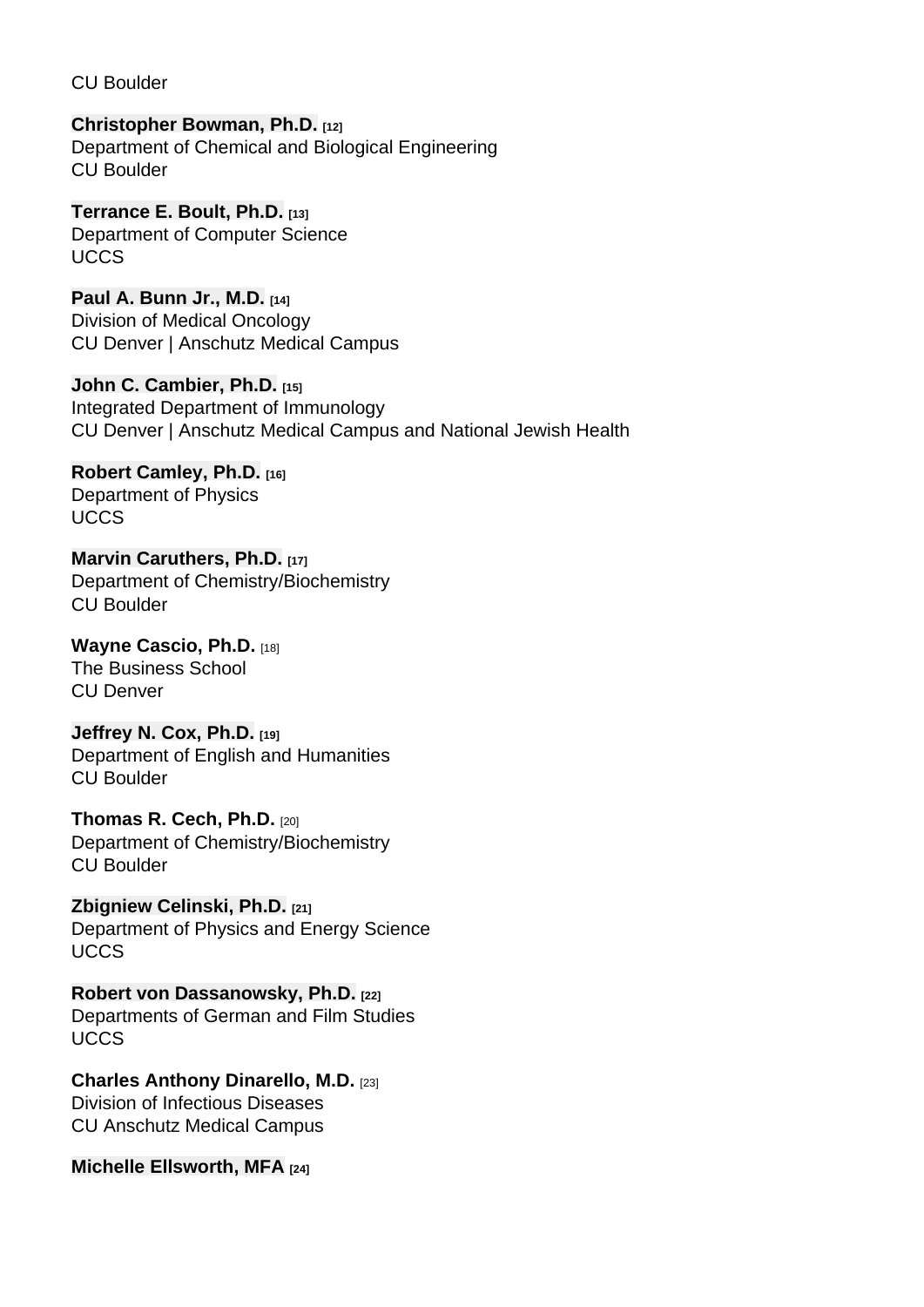Department of Theatre and Dance CU Boulder

[Elizabeth Fenn, Ph.D.](https://www.colorado.edu/history/elizabeth-fenn) [25] History Department CU Boulder

[Stephen I. Goodman, M.D.](https://profiles.ucdenver.edu/display/224197) [26] School of Medicine CU Denver | Anschutz Medical Campus

[Larry A. Green, M.D.](https://som.ucdenver.edu/Profiles/Faculty/Profile/8470) [27] Department of Family Medicine CU Anschutz Medical Campus

[Richard Hamman, M.D., Dr.P.H.](http://www.ucdenver.edu/academics/colleges/PublicHealth/Academics/departments/Epidemiology/About/Faculty/Pages/HammanR.aspx) [28] Department of Epidemiology CU Denver | Anschutz Medical Campus

[Min Han, Ph.D.](https://www.colorado.edu/mcdb/min-han)  $[29]$ Molecular, Cellular & Developmental Biology CU Boulder

[Paul Harvey, Ph.D.](https://www.uccs.edu/history/paul-harvey.html) [30] **History** UCCS

[Peter Henson, Ph.D., M.D.](http://www.ucdenver.edu/academics/colleges/medicalschool/departments/ImmunologyMicrobiology/faculty/departmental/Pages/HENSON.aspx) [31] School of Medicine CU Denver | Anschutz Medical Campus

[John Hobbins, M.D.](http://www.ucdenver.edu/academics/colleges/medicalschool/departments/obgyn/Alumnifriends/Pages/JohnCHobbins.aspx) [32] Department of Obstetrics and Gynecology School of Medicine CU Anschutz Medical Campus

[James T. "Casey" Hynes, Ph.D.](https://www.colorado.edu/chemistry/james-hynes) [33] Department of Chemistry and Biochemistry CU Boulder

[John W. Kappler, Ph.D.](https://www.nationaljewish.org/Providers/Researchers/John-W-Kappler) [34] Howard Hughes Medical Institute National Jewish Medical & Research Center CU Denver | Anschutz Medical Campus

[Wendy B. Kohrt, Ph.D.](https://medschool.cuanschutz.edu/center-for-womens-health-research/about-us/scientific-leadership/faculty-leadership/wendy-kohrt) [35] Department of Medicine CU Anschutz Medical Campus

[David Korevaar, DMA](https://www.colorado.edu/music/david-korevaar) [36] Piano, College of Music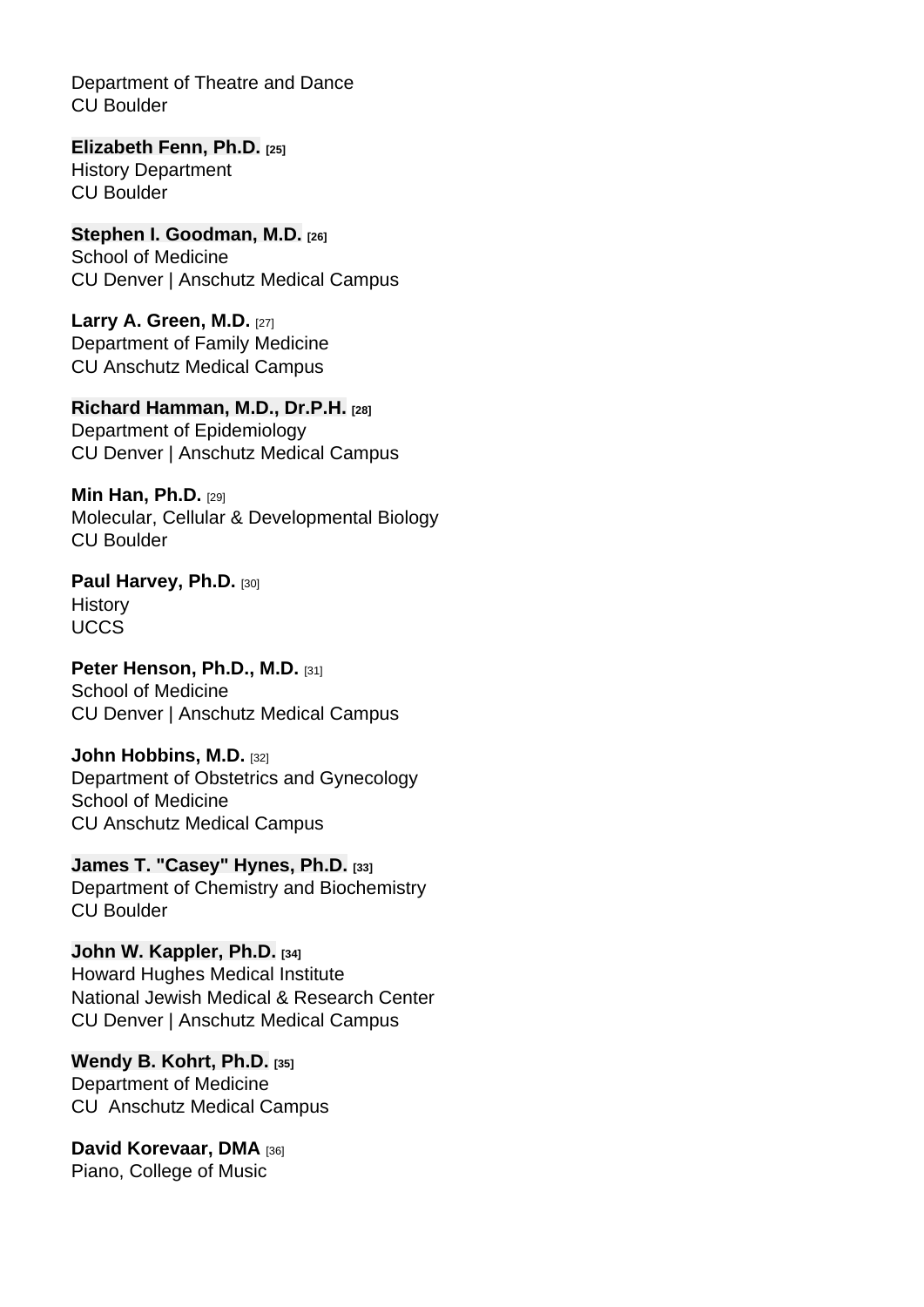CU Boulder

[Richard Krugman, M.D.](https://profiles.ucdenver.edu/display/230046) [37] Department of Pediatrics CU Denver | Anschutz Medical Campus

[Leslie A. Leinwand, Ph.D.](https://www.colorado.edu/biofrontiers/leslie-leinwand) [38] Molecular, Cellular and Developmental Biology CU Boulder

[Carl Lineberger, Ph.D.](https://www.colorado.edu/chemistry/carl-lineberger) [39] Department of Chemistry/Biochemistry CU Boulder

[John G. Lynch, Ph.D.](https://www.colorado.edu/business/john-g-lynch-jr) [40] Leeds School of Business CU Boulder

[Wendy B. Macklin, Ph.D.](http://www.ucdenver.edu/academics/colleges/medicalschool/departments/CellDevelopmentalBiology/facultyresearch/Pages/WendyMacklin.aspx) [41] Cell and Developmental Biology CU Anschutz Medical Campus

[Steven Maier, Ph.D.](https://www.colorado.edu/neuroscience/steven-f-maier) [42] Department of Psychology CU Boulder

[Spero M. Manson, Ph.D.](http://www.ucdenver.edu/academics/colleges/PublicHealth/Academics/departments/CommunityBehavioralHealth/About/Faculty/Pages/MansonS.aspx) [43] Department of Psychiatry CU Denver | Anschutz Medical Campus

[Philippa Marrack, Ph.D.](https://www.nationaljewish.org/doctors-departments/providers/researchers/philippa-marrack) [44] Howard Hughes Medical Institute National Jewish Medical & Research Center CU Denver | Anschutz Medical Campus

[Steven Medema, Ph.D.](https://clas.ucdenver.edu/economics/steven-medema) [45] Department of Economics CU Denver

[Jane Menken, Ph.D.](https://ibs.colorado.edu/pop/menken/) [46] Department of Sociology CU Boulder

[Peter Molnar, Ph.D.](https://www.colorado.edu/geologicalsciences/peter-molnar) [47] Geological Sciences Cooperative Institute for Research in Environmental Sciences CU Boulder

[Ernest E. Moore, M.D.](http://www.ucdenver.edu/academics/colleges/medicalschool/departments/surgery/divisions/GITES/Faculty-and-Staff/Pages/Moore.aspx) [48] Department of Surgery School of Medicine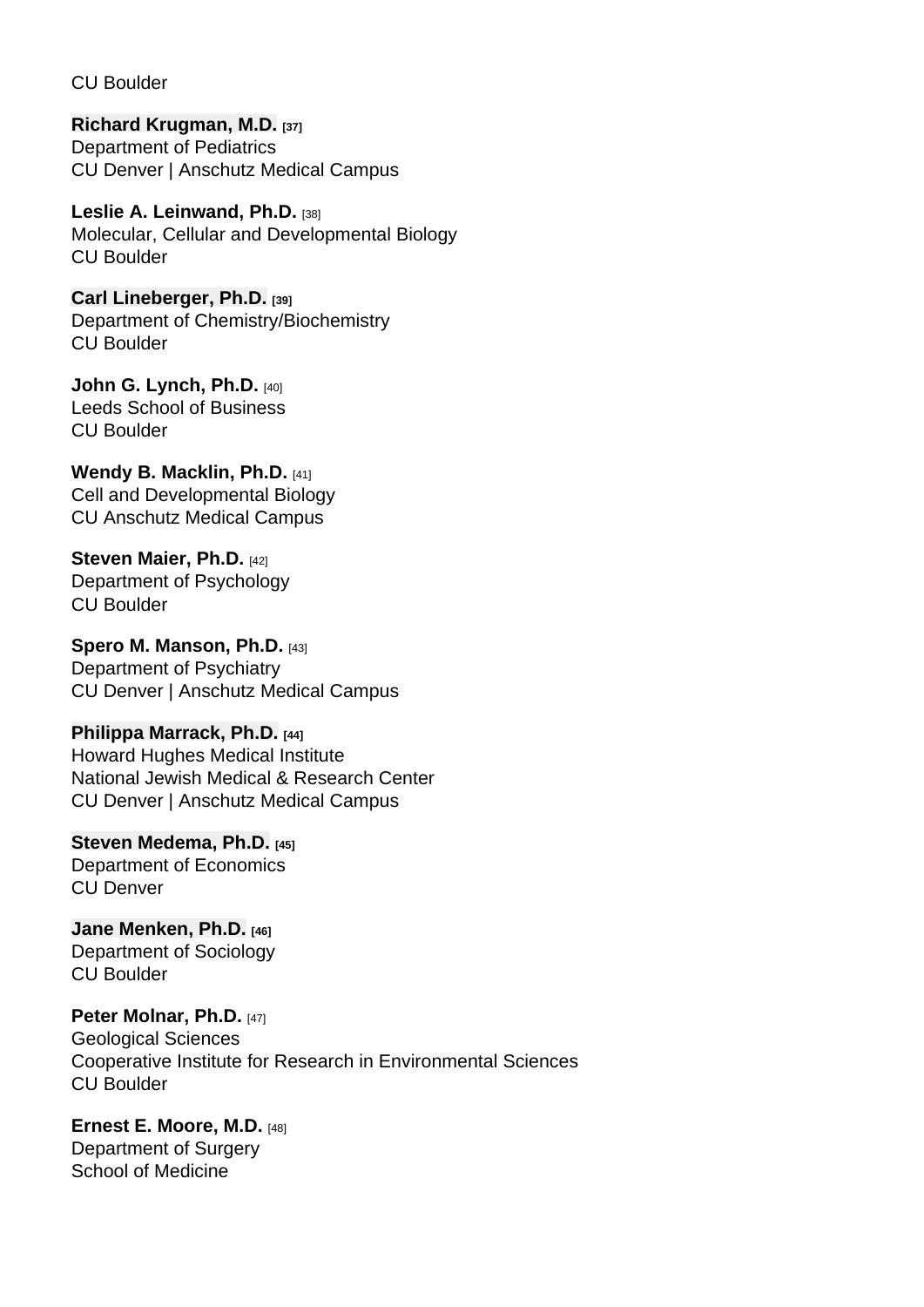CU Anschutz Medical Campus

[Warren Motte, Ph.D.](https://www.colorado.edu/frenchitalian/warren-motte) [49] Department of French and Italian CU Boulder

[Margaret M. Murnane, Ph.D.](http://jila.colorado.edu/kmgroup/bio/murnane) [50] JILA & Department of Physics and Electrical and Computer Engineering CU Boulder

[Lee S. Newman, M.D.](http://www.ucdenver.edu/academics/colleges/PublicHealth/Academics/departments/EnvironmentalOccupationalHealth/about/Faculty/Pages/NewmanL.aspx) [51] Colorado School of Public Health CU Anschutz Medical Campus

[Carole Newlands, Ph.D.](https://www.colorado.edu/classics/carole-newlands) [52] **Classics** CU Boulder

[Helen Norton, Ph.D.](https://www.colorado.edu/law/academics/public-service/public-service-faculty/helen-norton) [53] Law CU Boulder

[Roy Parker, Ph.D.](https://www.colorado.edu/biochemistry/roy-parker) [54] Department of Biochemistry CU Boulder

[William Penuel, Ph.D.](https://www.colorado.edu/education/william-penuel) [55] **Education** CU Boulder

[Zoya Popovic, Ph.D.](https://www.colorado.edu/ecee/zoya-popovic) [56] Department of Electrical, Computer and Energy Engineering CU Boulder

[Thomas A. Pyszczynski, Ph.D.](http://www.uccs.edu/psych/tom_pyszczynski.html) [57] Department of Psychology **UCCS** 

[Cora Randall, Ph.D.](https://www.colorado.edu/atoc/cora-randall-sheherhers) [58] Department of Atmospheric and Oceanic Sciences CU Boulder

[Carol M. Rumack, M.D.](https://medschool.cuanschutz.edu/graduate-medical-education/about-gme/contact/gme-staff/carol-m.-rumack-md-facr) [59] School of Medicine CU Anschutz Medical Campus

[Daniel J. Scheeres, Ph.D.](https://www.colorado.edu/ccar/daniel-scheeres) **[60]** Aerospace Engineering Sciences CU Boulder

[Pierre Schlag, J.D.](https://lawweb.colorado.edu/profiles/profile.jsp?id=49) [61]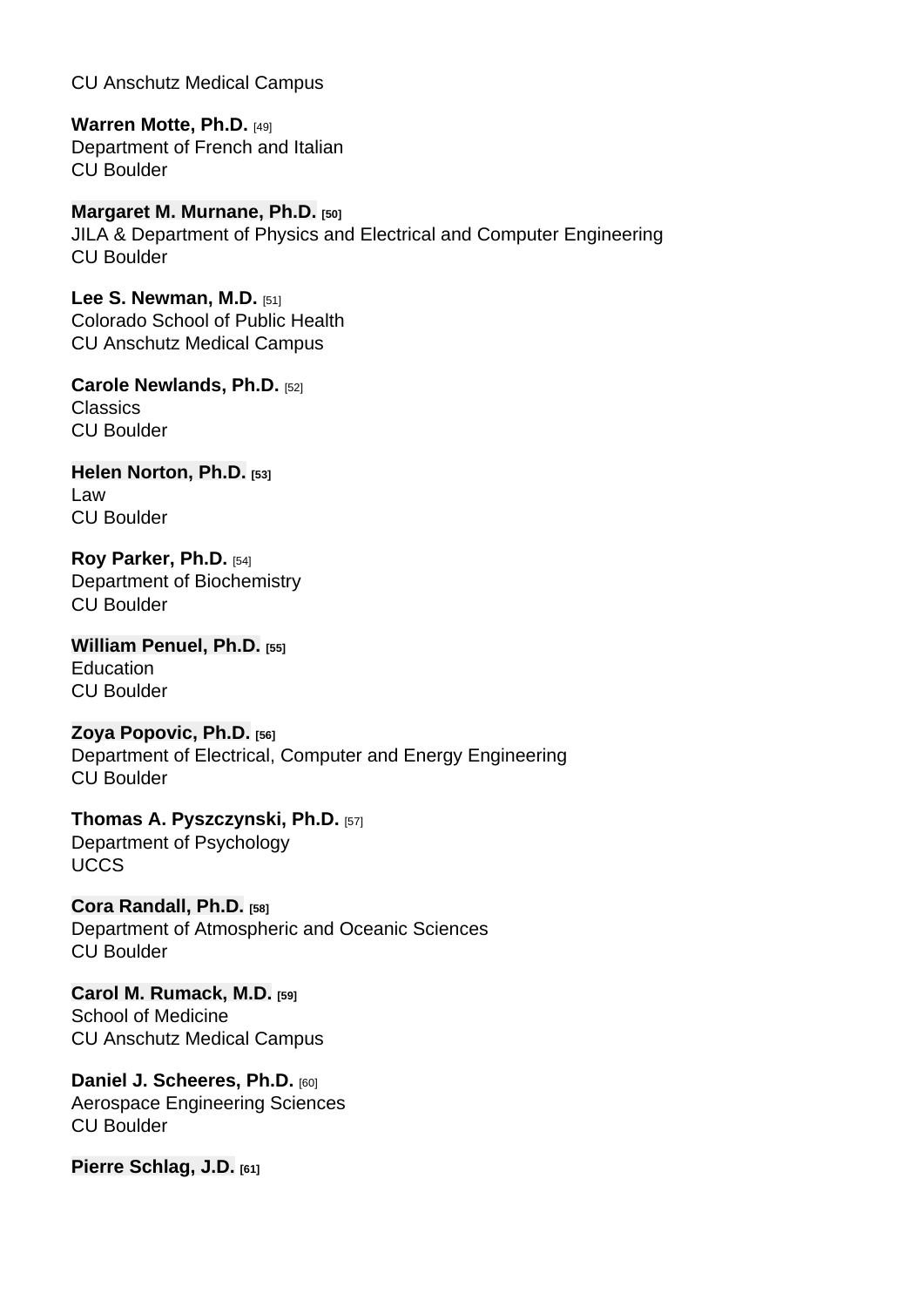Law School CU Boulder

[Douglas Seals, Ph.D.](https://www.colorado.edu/iphy/people/seals.html) [62] Integrative Physiology CU Boulder

[Mark C. Serreze, Ph.D.](https://www.colorado.edu/geography/mark-serreze-0) [63] **Geography** CU Boulder

[Robin Shandas, Ph.D.](https://engineering.ucdenver.edu/academics/departments/bioengineering/people/robin-shandas) [64] **Bioengineering** CU Denver | Anschutz Medical Campus

[Lorrie Shepard, Ph.D.](https://www.colorado.edu/education/lorrie-shepard) [65] School of Education CU Boulder

[Katharine Suding, Ph.D.](https://www.colorado.edu/ebio/katharine-suding) [66] Department of Ecology and Evolutionary Biology CU Boulder

[Paul E. Teske, Ph.D.](https://publicaffairs.ucdenver.edu/people/faculty-and-staff-directory/person-detail/paul-teske-ucd8384) [67] School of Public Affairs CU Denver

[Dan Theodorescu, M.D., Ph.D.](http://www.ucdenver.edu/academics/colleges/medicalschool/centers/cancercenter/AboutUs/Pages/Dan-Theodorescu-Profile.aspx) [68] **Surgery** Pharmacology CU Anschutz Medical Campus

[Margaret Tolbert, Ph.D.](http://cires.colorado.edu/research/research-groups/margaret-tolbert-group/) [69] Department of Chemistry and Biochemistry CU Boulder

[Thomas Veblen, Ph.D.](https://www.colorado.edu/geography/tom-veblen-0) [70] **Geography** CU Boulder

[Linda M. R. Watkins, Ph.D.](https://www.colorado.edu/psych-neuro/linda-watkins) [71] Department of Psychology & Center for Neurosciences CU Boulder

[Carl E. Wieman, Ph.D.](https://www.colorado.edu/physics/carl-wieman) [72] Department of Physics CU Boulder

[Thomas G. Wynn, Ph.D.](http://www.uccs.edu/anthro/thomas_wynn.html) [73] Anthropology UCCS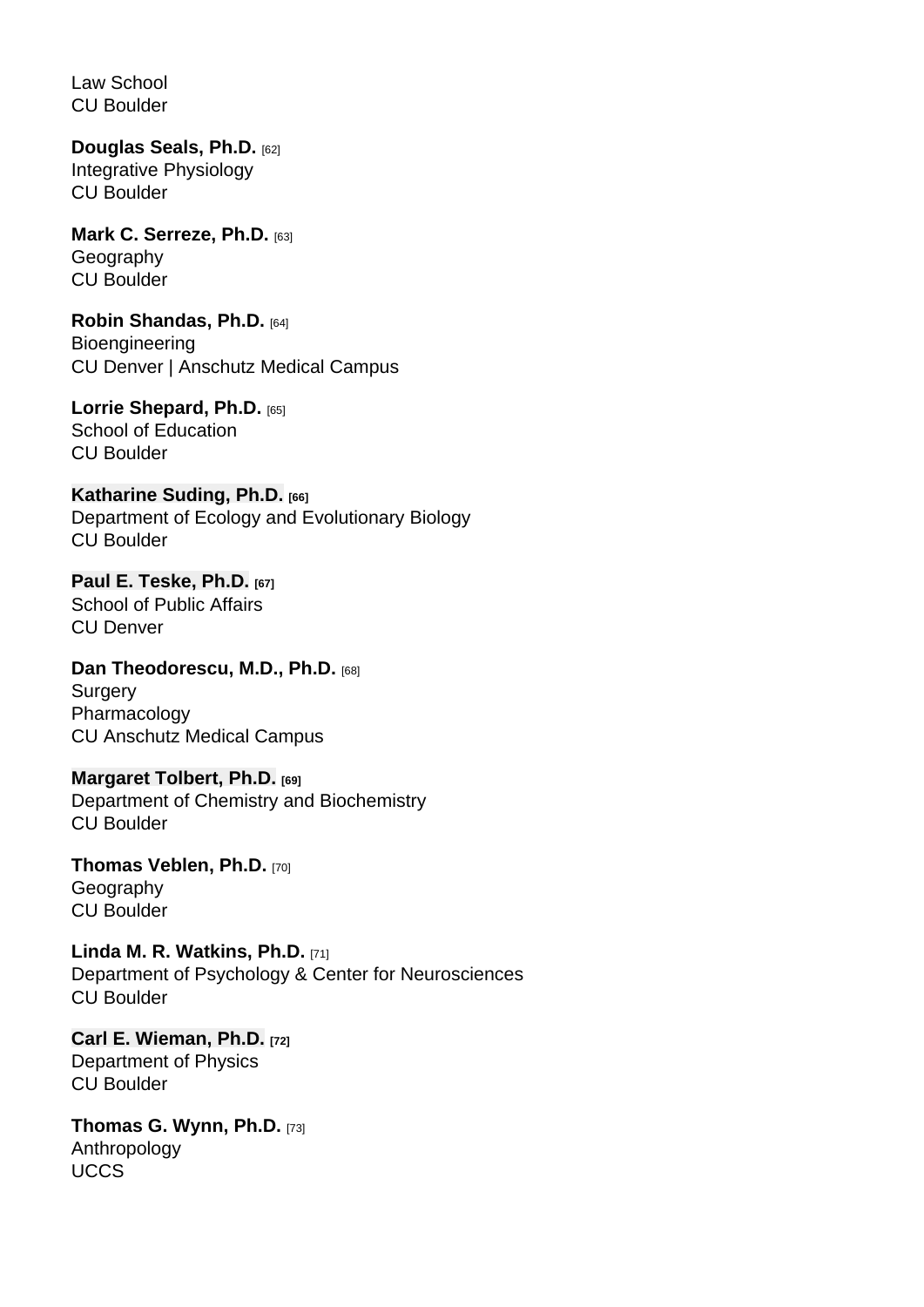[William P. Arend, M.D.](http://www.ucdenver.edu/academics/colleges/medicalschool/departments/medicine/Endowments/Pages/WilliamPArendEndowedChairinRheumatology.aspx) [74] Department of Medicine, Div. of Rheumatology CU Denver | Anschutz Medical Campus

[Frank S. Barnes, Ph.D.](https://www.colorado.edu/ecee/frank-barnes) [75] Department of Electrical/Computer Engineering CU Boulder

[Tomas Berl, M.D.](http://www.ucdenver.edu/academics/colleges/medicalschool/departments/medicine/renal/Pages/TomasBerl.aspx) [76] Division of Renal Diseases and Hypertension CU Anschutz Medical Campus

Peter deLeon, Ph.D. School of Public Affairs CU Denver

[Andrzej Ehrenfeucht, Ph.D.](https://www.colorado.edu/cs/andrzej-ehrenfeucht) [77] Department of Computer Science CU Boulder

[Margaret A. Eisenhart, Ph.D.](https://www.colorado.edu/education/margaret-eisenhart) [78] School of Education CU Boulder

[Delbert S. Elliott, Ph.D.](https://behavioralscience.colorado.edu/person/delbert-s-elliott) [79] Institute of Behavioral Science CU Boulder

[Barbara Alpern Engel, Ph.D.](https://www.colorado.edu/history/barbara-engel) [80] Department of History CU Boulder

[Fred W. Glover, Ph.D.](http://leeds-faculty.colorado.edu/glover/) [81] Leeds School of Business CU Boulder

Kris D. Gutiérrez, Ph.D. School of Education CU Boulder

[Kathryn Bloch Horwitz, Ph.D.](http://www.ucdenver.edu/academics/colleges/medicalschool/departments/medicine/EndocrinologyMetabolismDiabetes/faculty_staff/Pages/Horwitz.aspx) [82] Department of Medicine/Endocrinology School of Medicine CU Denver | Anschutz Medical Campus

[Richard Jessor, Ph.D.](https://behavioralscience.colorado.edu/person/richard-jessor) [83] Department of Psychology & Institute of Behavioral Science CU Boulder

Donald Klingner, Ph.D.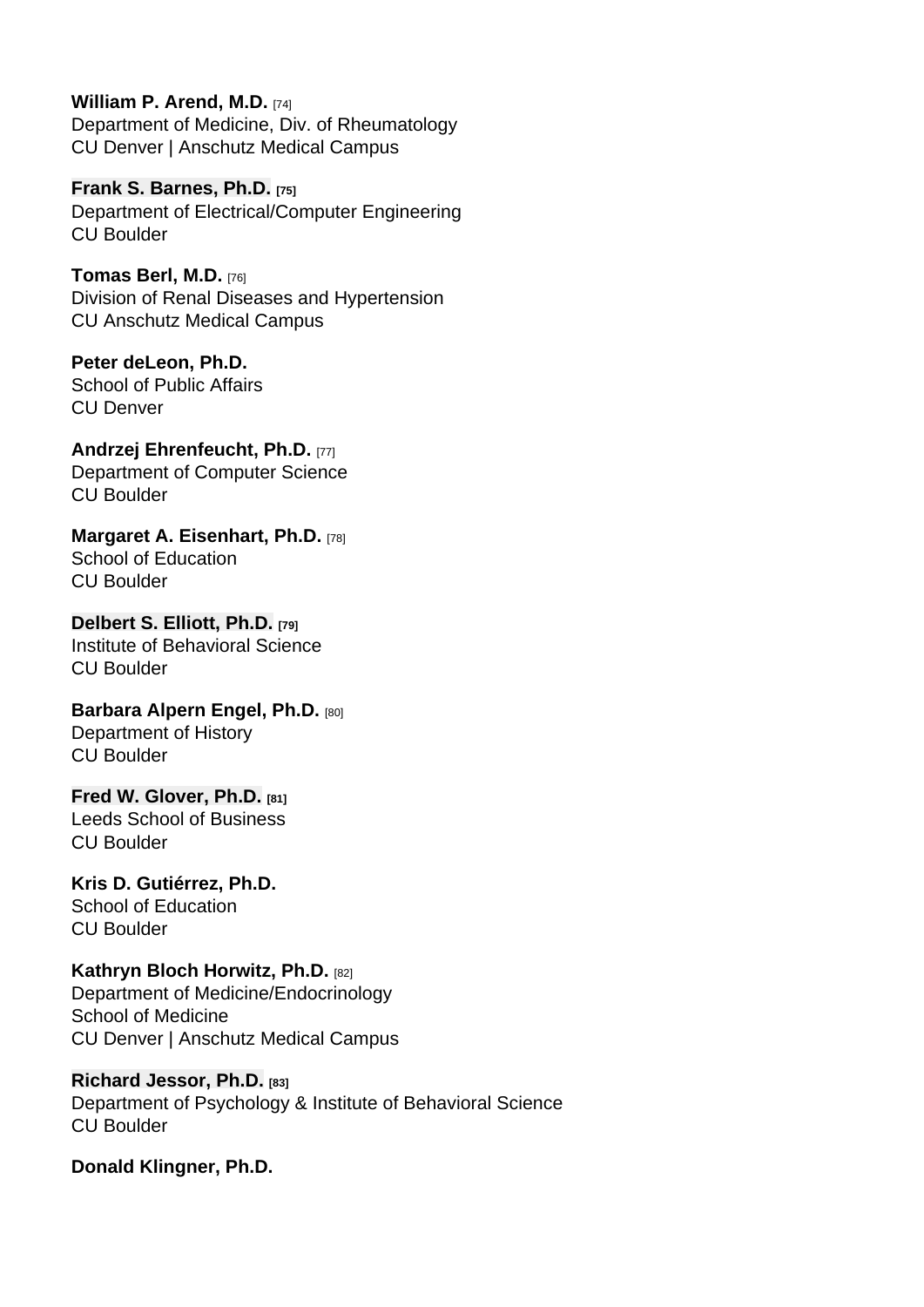School of Public Affairs **UCCS** 

[James R. Markusen, Ph.D.](https://spot.colorado.edu/~markusen/) [84] Department of Economics CU Boulder

[Richard McCray, Ph.D.](http://jila.colorado.edu/~dick/) [85] Department of Astrophysical/Planetary Sciences CU Boulder

J. Richard McIntosh, Ph.D. Department of Molecular, Cellular and Developmental Biology CU Boulder

Marjorie K. McIntosh, Ph.D. Department of History CU Boulder

Allan McMurray College of Music CU Boulder

[Robert C. Murphy, Ph.D.](http://www.ucdenver.edu/academics/colleges/medicalschool/departments/Pharmacology/faculty/Pages/murphy.aspx) [86] Department of Pharmacology CU Anschutz Medical Campus

[Norman R. Pace, Ph.D.](http://pacelab.colorado.edu/PI_NormPace.html) [87] Department of Molecular, Cellular & Developmental Biology CU Boulder

[Wolfgang Schmidt, Ph.D.](https://www.colorado.edu/math/wolfgang-schmidt) [88] Department of Mathematics CU Boulder

Jean Watson, Ph.D., R.N., AHN-bc, FAAN College of Nursing CU Denver | Anschutz Medical Campus

[Charles F. Wilkinson, J.D.](https://lawweb.colorado.edu/profiles/profile.jsp?id=65) [89] School of Law CU Boulder

William B. Wood, Ph.D. Department of Molecular, Cellular and Developmental Biology CU Boulder

Hazel E. Barnes, Ph.D. Department of Philosophy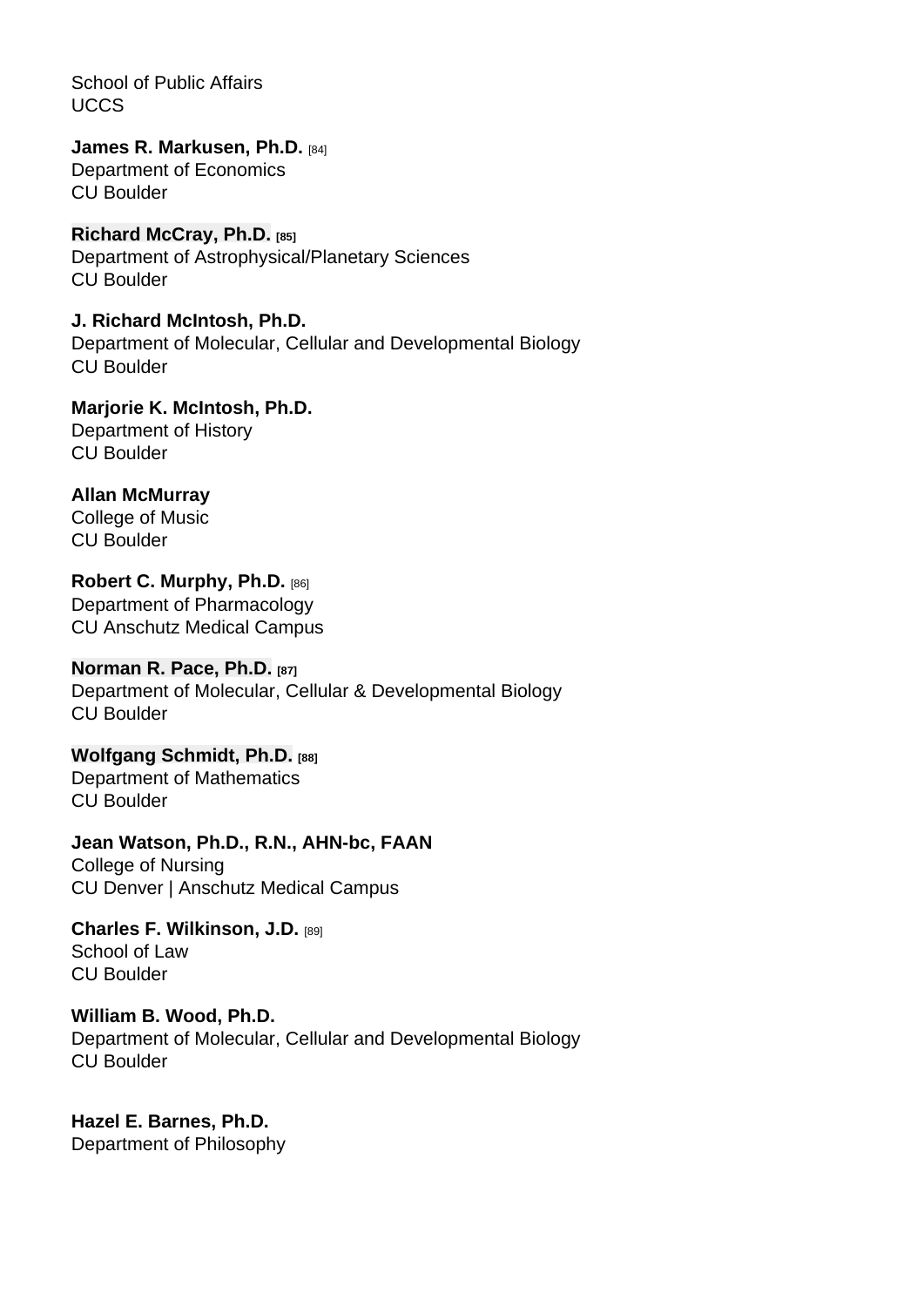CU Boulder

**Roger G. Barry, Ph.D.** Department of Geography CU Boulder

**George H. Born, Ph.D.** Department of Aerospace Engineering Sciences CU Boulder

**Kenneth Boulding, Ph.D.** Department of Economics CU Boulder

**James S. (Stan) Brakhage** Department of Film Studies CU Boulder

**Reuben Cherniack, M.D.** Department of Medicine School of Medicine CU Denver | Anschutz Medical Campus

**Henry N. Claman, M.D.** Department of Microbiology/Immunology & Department of Medicine CU Denver | Anschutz Medical Campus

**Stuart Cook, Ph.D.** Department of Psychology and Institute of Behavioral Science CU Boulder

**J. Daniel Couger, Ph.D.** Computer & Management Science **UCCS** 

**Stanley Cristol, Ph.D.** Department of Chemistry/Biochemistry CU Boulder

**Stephen Fischer-Galati, Ph.D.** Department of History CU Boulder

**David Hawkins, Ph.D.** Department of Philosophy CU Boulder

**Robert L. Linn, Ph.D.** School of Education CU Boulder

**G. Barry Pierce, M.D.**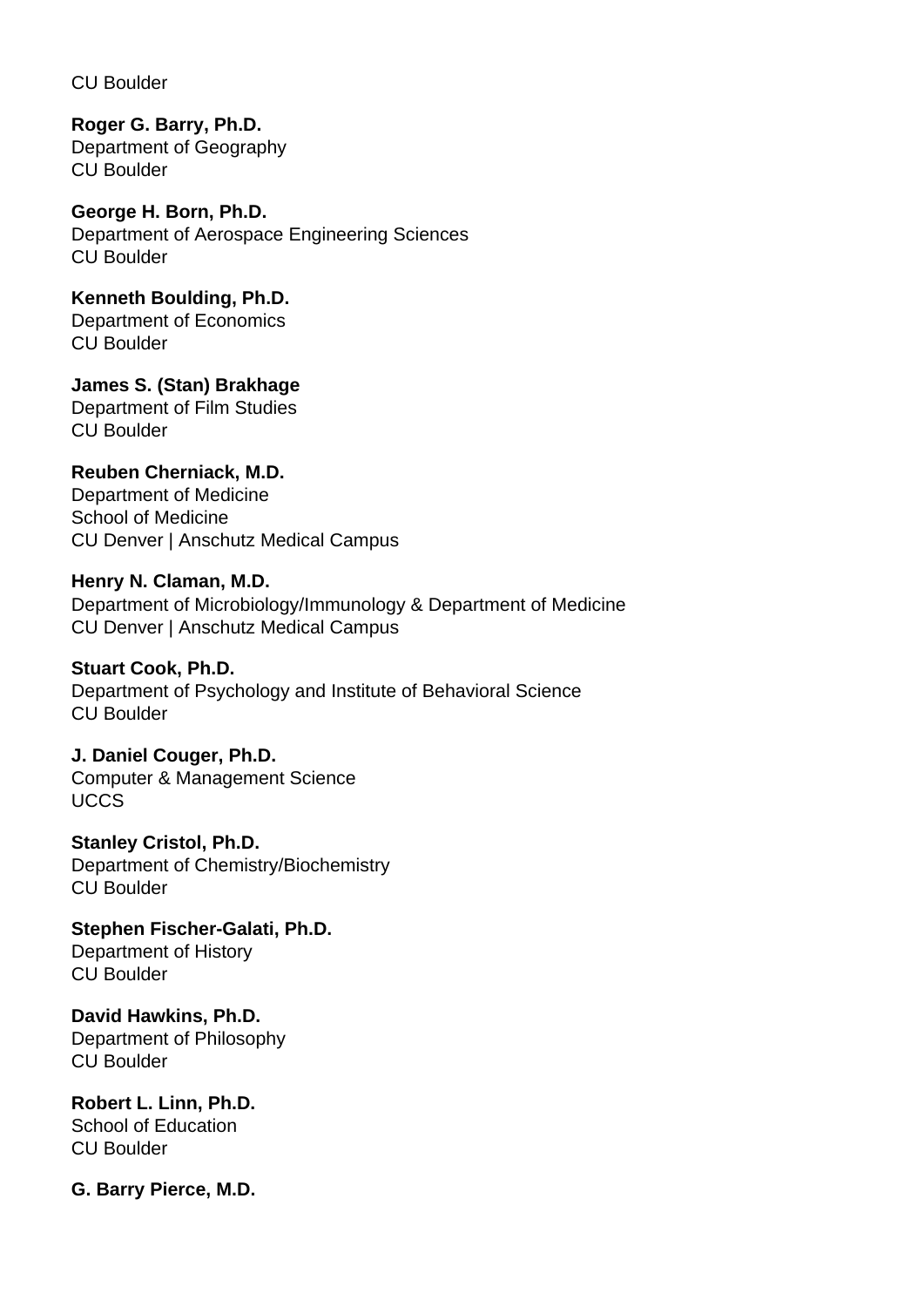Department of Pathology CU Anschutz Medical Campus

**Keith R. Porter, Ph.D.** Department of MCD Biology CU Boulder

**David Prescott, Ph.D.** Department of Molecular, Cellular and Developmental Biology CU Boulder

**Theodore T. Puck, Ph.D.** Department of Biochemistry/Biophysics/Genetics CU Anschutz Medical Campus

**E. Chester Ridgway, M.D.** School of Medicine CU Denver | Anschutz Medical Campus

**Arthur Robinson, M.D.** Department of Biochemistry/Molecular Genetics CU Anschutz Medical Campus

**David W. Talmage, Ph.D.** Research Affairs CU Anschutz Medical Campus

**Richard Traystman, Ph.D.** School of Medicine CU Denver | Anschutz Medical Campus

**Norman Weiner, M.D.** Department of Pharmacology School of Medicine CU Anschutz Medical Campus

**Gilbert White, Ph.D.** Department of Geography CU Boulder

**Groups audience:** 

Office of Academic Affairs

**Source URL:** https://www.cu.edu/oaa/list-distinguished-professors

## **Links**

- [1] https://www.cu.edu/oaa/list-distinguished-professors
- [2] https://www.colorado.edu/amath/mark-j-ablowitz

[3] https://www.colorado.edu/biochemistry/natalie-ahn

[4] https://lawweb.colorado.edu/profiles/profile.jsp?id=729

[5] https://www.colorado.edu/ceae/bernard-amadei

[6] https://instaar.colorado.edu/people/robert-s-anderson/

[7] https://www.colorado.edu/chbe/kristi-s-anseth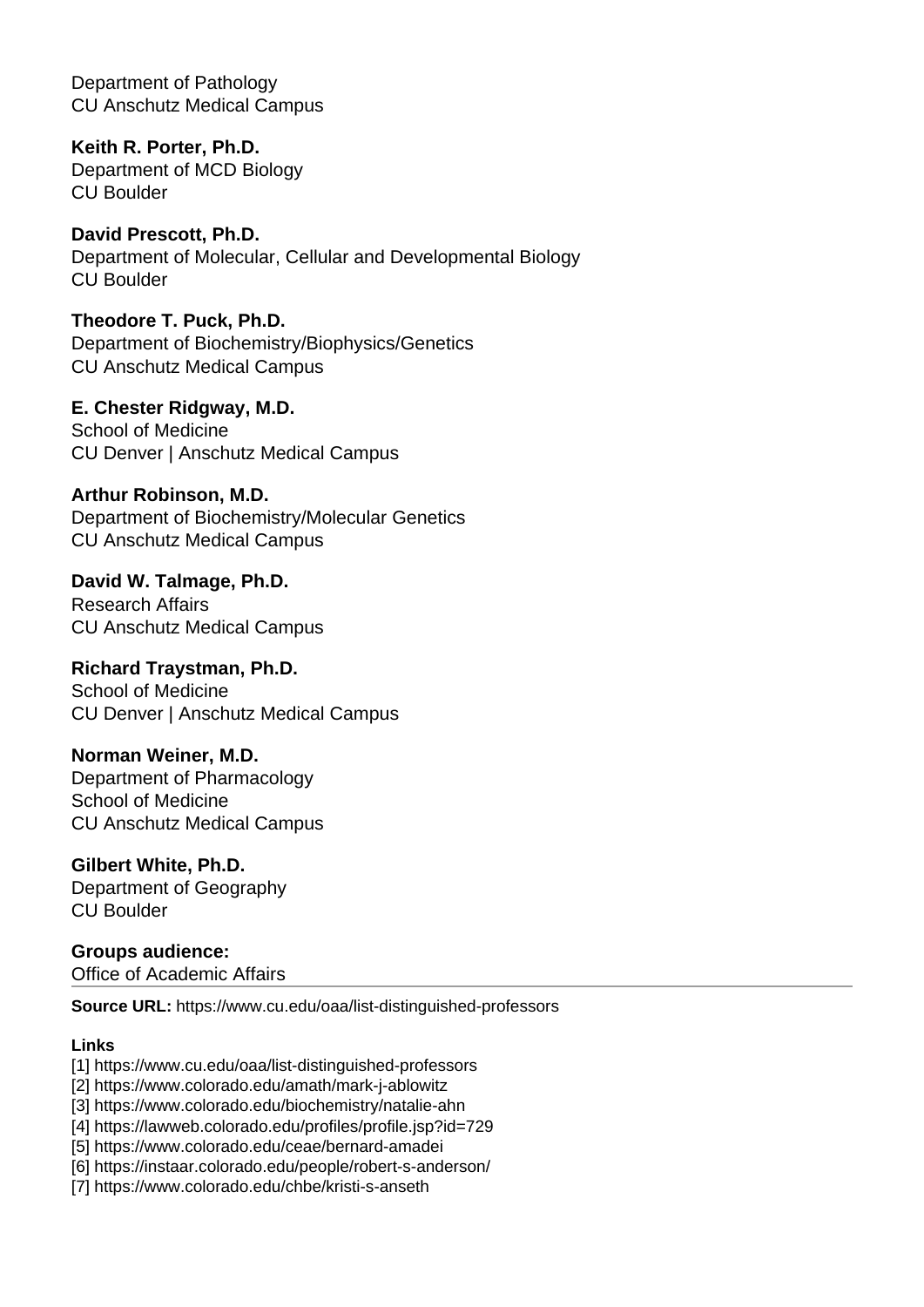- [8] https://www.colorado.edu/aerospace/penina-axelrad
- [9] http://lasp.colorado.edu/~bakerd/
- [10] https://medschool.cuanschutz.edu/physiology/faculty/kurt-beam-phd
- [11] https://www.colorado.edu/aps/mitchell-begelman
- [12] https://www.colorado.edu/chbe/christopher-n-bowman
- [13] https://eas.uccs.edu/cs/about/faculty/terrance-boult
- [14] https://www.cudoctors.com/Find\_A\_Doctor/Profile/993
- [15]
- http://www.ucdenver.edu/academics/colleges/medicalschool/departments/ImmunologyMicrobiology/faculty/departme
- [16] http://www.uccs.edu/biofrontiers/who-we-are/faculty-and-staff/robert-camley.html
- [17] https://www.colorado.edu/chembio/marvin-h-caruthers
- [18] https://business.ucdenver.edu/about/our-people/wayne-cascio
- [19] https://www.colorado.edu/english/jeffrey-cox
- [20] https://www.colorado.edu/lab/cech/thomas-r-cech
- [21] https://www.uccs.edu/physics/faculty-staff/zbigniew\_celinski
- [22] https://vapa.uccs.edu/index/film/faculty/dassanowsky
- [23] https://som.ucdenver.edu/Profiles/Faculty/Profile/314
- [24] https://www.colorado.edu/theatredance/michelle-ellsworth
- [25] https://www.colorado.edu/history/elizabeth-fenn
- [26] https://profiles.ucdenver.edu/display/224197
- [27] https://som.ucdenver.edu/Profiles/Faculty/Profile/8470
- [28]
- http://www.ucdenver.edu/academics/colleges/PublicHealth/Academics/departments/Epidemiology/About/Faculty/Pag
- [29] https://www.colorado.edu/mcdb/min-han
- [30] https://www.uccs.edu/history/paul-harvey.html
- [31]

http://www.ucdenver.edu/academics/colleges/medicalschool/departments/ImmunologyMicrobiology/faculty/departme [32]

- http://www.ucdenver.edu/academics/colleges/medicalschool/departments/obgyn/Alumnifriends/Pages/JohnCHobbin [33] https://www.colorado.edu/chemistry/james-hynes
- [34] https://www.nationaljewish.org/Providers/Researchers/John-W-Kappler
- [35] https://medschool.cuanschutz.edu/center-for-womens-health-research/about-us/scientific-
- leadership/faculty-leadership/wendy-kohrt
- [36] https://www.colorado.edu/music/david-korevaar
- [37] https://profiles.ucdenver.edu/display/230046
- [38] https://www.colorado.edu/biofrontiers/leslie-leinwand
- [39] https://www.colorado.edu/chemistry/carl-lineberger
- [40] https://www.colorado.edu/business/john-g-lynch-jr
- [41]
- http://www.ucdenver.edu/academics/colleges/medicalschool/departments/CellDevelopmentalBiology/facultyresearch
- [42] https://www.colorado.edu/neuroscience/steven-f-maier
- [43]
- http://www.ucdenver.edu/academics/colleges/PublicHealth/Academics/departments/CommunityBehavioralHealth/Ab
- [44] https://www.nationaljewish.org/doctors-departments/providers/researchers/philippa-marrack
- [45] https://clas.ucdenver.edu/economics/steven-medema
- [46] https://ibs.colorado.edu/pop/menken/
- [47] https://www.colorado.edu/geologicalsciences/peter-molnar
- [48]
- http://www.ucdenver.edu/academics/colleges/medicalschool/departments/surgery/divisions/GITES/Faculty-
- and-Staff/Pages/Moore.aspx
- [49] https://www.colorado.edu/frenchitalian/warren-motte
- [50] http://jila.colorado.edu/kmgroup/bio/murnane
- [51]
- http://www.ucdenver.edu/academics/colleges/PublicHealth/Academics/departments/EnvironmentalOccupationalHea
- [52] https://www.colorado.edu/classics/carole-newlands
- [53] https://www.colorado.edu/law/academics/public-service/public-service-faculty/helen-norton